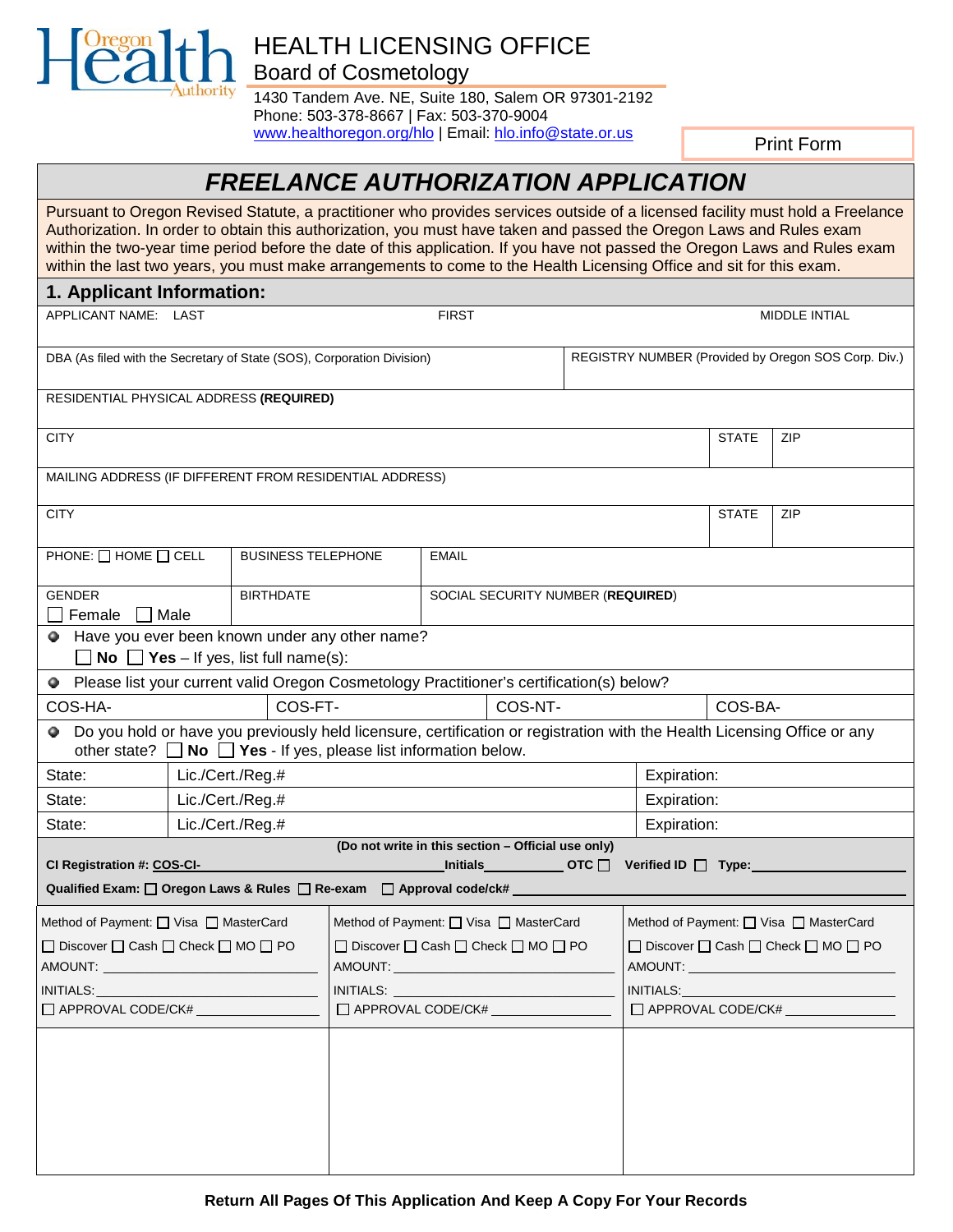| 2.<br>*** (Complete This Section Only If Submitting Payment By Mail)***                                                                                                                                                                                                                                                                                                                                                                                                                                                                                                                                                                                                                                                                                                                                                                                                                                                                                                                                                                                                                                                                                      |                   |  |  |  |  |  |  |
|--------------------------------------------------------------------------------------------------------------------------------------------------------------------------------------------------------------------------------------------------------------------------------------------------------------------------------------------------------------------------------------------------------------------------------------------------------------------------------------------------------------------------------------------------------------------------------------------------------------------------------------------------------------------------------------------------------------------------------------------------------------------------------------------------------------------------------------------------------------------------------------------------------------------------------------------------------------------------------------------------------------------------------------------------------------------------------------------------------------------------------------------------------------|-------------------|--|--|--|--|--|--|
| Payment of Required Fees: Application Fee = \$35; Authorization Fee = \$140; Total of \$175                                                                                                                                                                                                                                                                                                                                                                                                                                                                                                                                                                                                                                                                                                                                                                                                                                                                                                                                                                                                                                                                  |                   |  |  |  |  |  |  |
| Please check one: $\Box$ Cash $\Box$ Check $\Box$ Money order $\Box$ Purchase order $\Box$ Credit card (see below)                                                                                                                                                                                                                                                                                                                                                                                                                                                                                                                                                                                                                                                                                                                                                                                                                                                                                                                                                                                                                                           |                   |  |  |  |  |  |  |
| Type of Credit Card: $\Box$ Visa $\Box$ MasterCard $\Box$ Discover (Cardholder must either be the applicant or be present at the time<br>application is submitted) Do Not Fax or Email Credit Card Information                                                                                                                                                                                                                                                                                                                                                                                                                                                                                                                                                                                                                                                                                                                                                                                                                                                                                                                                               |                   |  |  |  |  |  |  |
|                                                                                                                                                                                                                                                                                                                                                                                                                                                                                                                                                                                                                                                                                                                                                                                                                                                                                                                                                                                                                                                                                                                                                              |                   |  |  |  |  |  |  |
| Card number: <u>Card number:</u> Card number: Solution Card number: Solution Card number: Solution Card number: Solution Card number 3 and 2012 and 2013                                                                                                                                                                                                                                                                                                                                                                                                                                                                                                                                                                                                                                                                                                                                                                                                                                                                                                                                                                                                     |                   |  |  |  |  |  |  |
|                                                                                                                                                                                                                                                                                                                                                                                                                                                                                                                                                                                                                                                                                                                                                                                                                                                                                                                                                                                                                                                                                                                                                              |                   |  |  |  |  |  |  |
|                                                                                                                                                                                                                                                                                                                                                                                                                                                                                                                                                                                                                                                                                                                                                                                                                                                                                                                                                                                                                                                                                                                                                              |                   |  |  |  |  |  |  |
| 3. Individual Records Questions: Please accurately answer the questions below. The Office may review your<br>information through the Law Enforcement Data System, other governmental agencies, and private vendors to<br>confirm the accuracy of the information. Any misrepresentation or failure to disclose information may result in<br>disciplinary action.                                                                                                                                                                                                                                                                                                                                                                                                                                                                                                                                                                                                                                                                                                                                                                                             |                   |  |  |  |  |  |  |
| Are you now, or have you ever been, the subject of any active or inactive disciplinary action or voluntary resignation of a<br>professional license, certificate, registration or permit imposed by a licensing or regulatory authority in this or any other<br>state? Disciplinary action includes, but is not limited to, probation, suspension, civil penalty, or any other sanction<br>limiting, in any way, a license, certificate, registration or permit. $\Box$ Yes $\Box$ No If yes, please explain (attach<br>additional pages if necessary):                                                                                                                                                                                                                                                                                                                                                                                                                                                                                                                                                                                                      |                   |  |  |  |  |  |  |
| Have you ever been convicted of a misdemeanor or felony? $\Box$ Yes $\Box$ No<br>Ф<br>If yes, please list all convictions, including the charges as stated in the court documents and year<br>convicted (attach additional pages if necessary).                                                                                                                                                                                                                                                                                                                                                                                                                                                                                                                                                                                                                                                                                                                                                                                                                                                                                                              | Year<br>Convicted |  |  |  |  |  |  |
|                                                                                                                                                                                                                                                                                                                                                                                                                                                                                                                                                                                                                                                                                                                                                                                                                                                                                                                                                                                                                                                                                                                                                              |                   |  |  |  |  |  |  |
|                                                                                                                                                                                                                                                                                                                                                                                                                                                                                                                                                                                                                                                                                                                                                                                                                                                                                                                                                                                                                                                                                                                                                              |                   |  |  |  |  |  |  |
| As of today are you on probation or parole? $\Box$ Yes $\Box$ No If yes, you must provide a letter of release from your<br>probation or parole officer authorizing you to obtain an authorization to practice. If you are on bench probation, or<br>probation with the court, you must provide documentation of your conditions of the probation.                                                                                                                                                                                                                                                                                                                                                                                                                                                                                                                                                                                                                                                                                                                                                                                                            |                   |  |  |  |  |  |  |
| As part of your application for initial or renewed occupational or professional license, certification, or registration issued by<br>the Health Licensing Office, you are required to provide your Social Security number (SSN) to the Office. This is mandatory.<br>The authority for this requirement is ORS 25.785, ORS 305.385, 42 USC $\S405(c)(2)(c)(i)$ , 42 USC $\S 666(a)(13)$ , and 41<br>CFR 61.7. Failure to provide your SSN will be a basis to refuse to issue or renew the license, certification, or registration<br>you seek. This record of your SSN is used for child support enforcement and tax administration purposes (including<br>identification). The HLO will use your SSN for these purposes only, unless you authorize other uses of the number. Your<br>SSN will remain on file with the Office.<br>I have examined this application and certify that it is true, correct, and complete. I understand that knowingly making a false<br>statement on this application will be cause for denial, suspension, or revocation of my license, certification or registration. I<br>have enclosed the required fees and documentation. |                   |  |  |  |  |  |  |
| <b>Applicant Signature:</b>                                                                                                                                                                                                                                                                                                                                                                                                                                                                                                                                                                                                                                                                                                                                                                                                                                                                                                                                                                                                                                                                                                                                  | Date:             |  |  |  |  |  |  |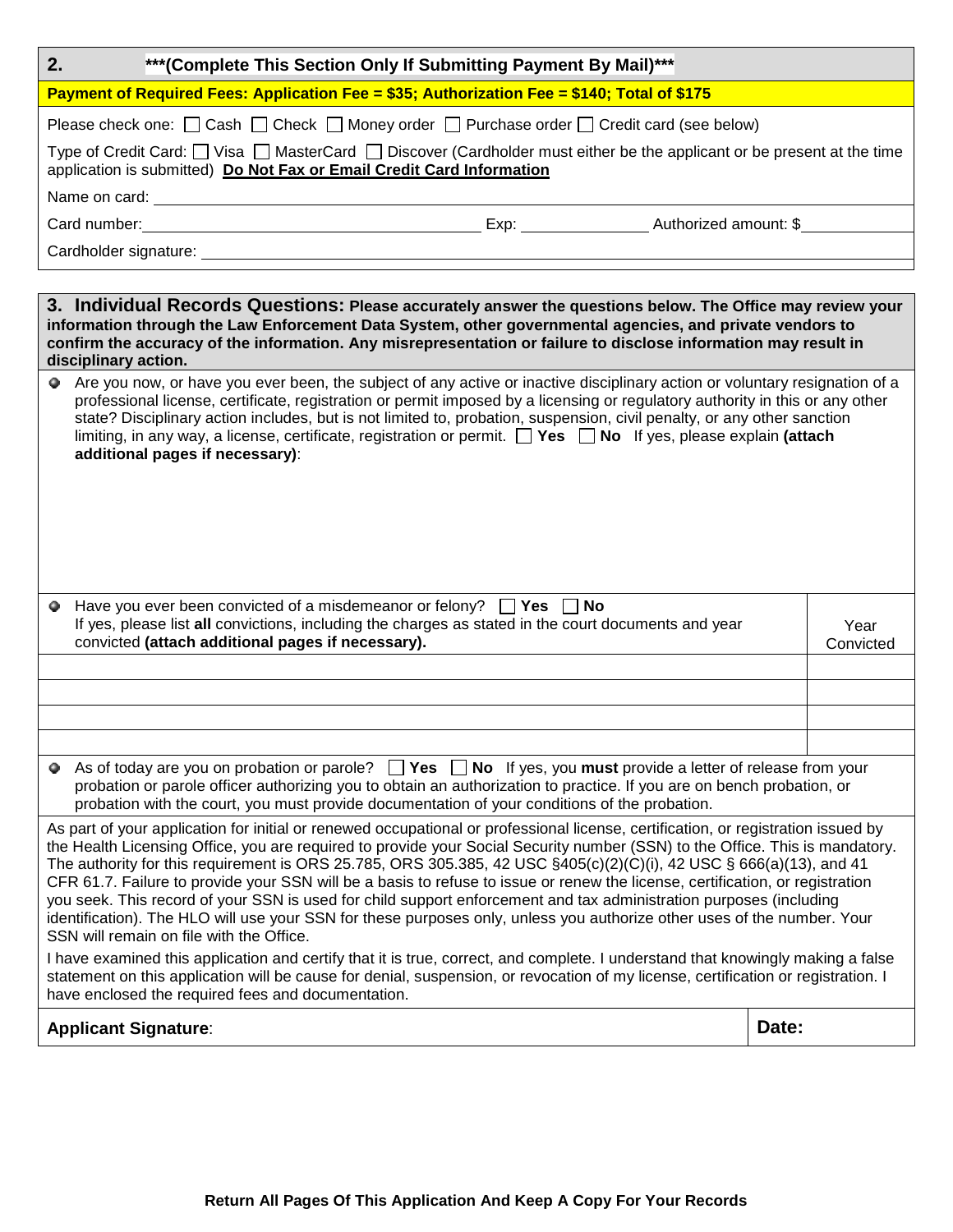#### **3. Individual Records Questions (continued):**

ORS 181.534, 670.280, 676.608, and 676.612 authorize the Health Licensing Office to conduct criminal background checks and the office requests that you voluntarily provide your Social Security number for this purpose. I understand my application may be subject to a criminal background check.

Before issuing a default final order, the Health Licensing Office must determine the military status of a Respondent, under 50 USC App § 521(b) (Supp. 2005). Your Social Security Number may be used in order to verify your military status (or lack thereof).

If any disciplinary action is taken against your license, certification, or registration, your Social Security Number may be reported to the National Practitioner Data Bank (NPDB) under Title IV of Public Law 99-660, the Health Care Quality Improvement Act of 1986 (Title IV); Section 1921 of the Social Security Act (Section 1921); Section 1128E of the Social Security Act (Section 1128E); and their implementing regulations found at 45 CFR Part 60.

I hereby voluntarily consent to disclose my Social Security number to the HLO for criminal background checks, verification of military status, and reports to the National Practitioner Data Bank (NPDB). Failure to provide your Social Security number for these purposes will not be used as a basis to deny your application, or to deny you any right, benefit or privilege provided by law. If you consent to the use of your Social Security number by the HLO for these purposes, it may be used only for these purposes.

## **Applicant Signature**: **Date:**

#### **4. Race / Ethnicity – Voluntary Question**

| The State of Oregon has an Affirmative Action policy. If you choose to provide your race/ethnicity information below, it will<br>help us evaluate the effectiveness of our affirmative action programs. This information will also be used in the aggregate (i.e.<br>as a whole, not individually) for research and statistical purposes. It will not be tied specifically or directly to your licensing<br>eligibility or qualifications. |                                                                                                                                                                                                                                                                                               |  |  |  |  |
|--------------------------------------------------------------------------------------------------------------------------------------------------------------------------------------------------------------------------------------------------------------------------------------------------------------------------------------------------------------------------------------------------------------------------------------------|-----------------------------------------------------------------------------------------------------------------------------------------------------------------------------------------------------------------------------------------------------------------------------------------------|--|--|--|--|
|                                                                                                                                                                                                                                                                                                                                                                                                                                            | <b>Ethnic Background (check only one)</b>                                                                                                                                                                                                                                                     |  |  |  |  |
|                                                                                                                                                                                                                                                                                                                                                                                                                                            | American Indian or Alaska Native (I) (Non-Hispanic or Latino): A person having origins in any of the original peoples<br>of North and South American (including central America), and who maintain a tribal affiliation or community<br>attachment.                                           |  |  |  |  |
|                                                                                                                                                                                                                                                                                                                                                                                                                                            | Asian (A) (Non-Hispanic or Latino): A person having origins in any of the original peoples of the Far East, Southeast<br>Asia, or the Indian Subcontinent, including, for example, Cambodia, China, India, Japan, Korea, Malaysia, Pakistan,<br>the Philippine Islands, Thailand and Vietnam. |  |  |  |  |
|                                                                                                                                                                                                                                                                                                                                                                                                                                            | <b>Black or African American (B)</b> (Non-Hispanic or Latino): A person having origins in any of the black racial groups of<br>Africa.                                                                                                                                                        |  |  |  |  |
|                                                                                                                                                                                                                                                                                                                                                                                                                                            | Hispanic or Latino (H): A person of Cuban, Mexican, Puerto Rican, South or Central American, or other Spanish<br>Culture or origin regardless of race.                                                                                                                                        |  |  |  |  |
|                                                                                                                                                                                                                                                                                                                                                                                                                                            | Native Hawaiian or other Pacific Islander (P) (Non-Hispanic or Latino): A person having origins in any of the<br>peoples of Hawaii, Guam, Samoa, or other Pacific Islands.                                                                                                                    |  |  |  |  |
|                                                                                                                                                                                                                                                                                                                                                                                                                                            | White (W) (Non-Hispanic or Latino): All persons having origins in any of the original peoples of Europe, North Africa,<br>or the Middle East.                                                                                                                                                 |  |  |  |  |
|                                                                                                                                                                                                                                                                                                                                                                                                                                            | Two or more races (T) (Non-Hispanic or Latino): Persons who identify with two or more racial categories named<br>above.                                                                                                                                                                       |  |  |  |  |